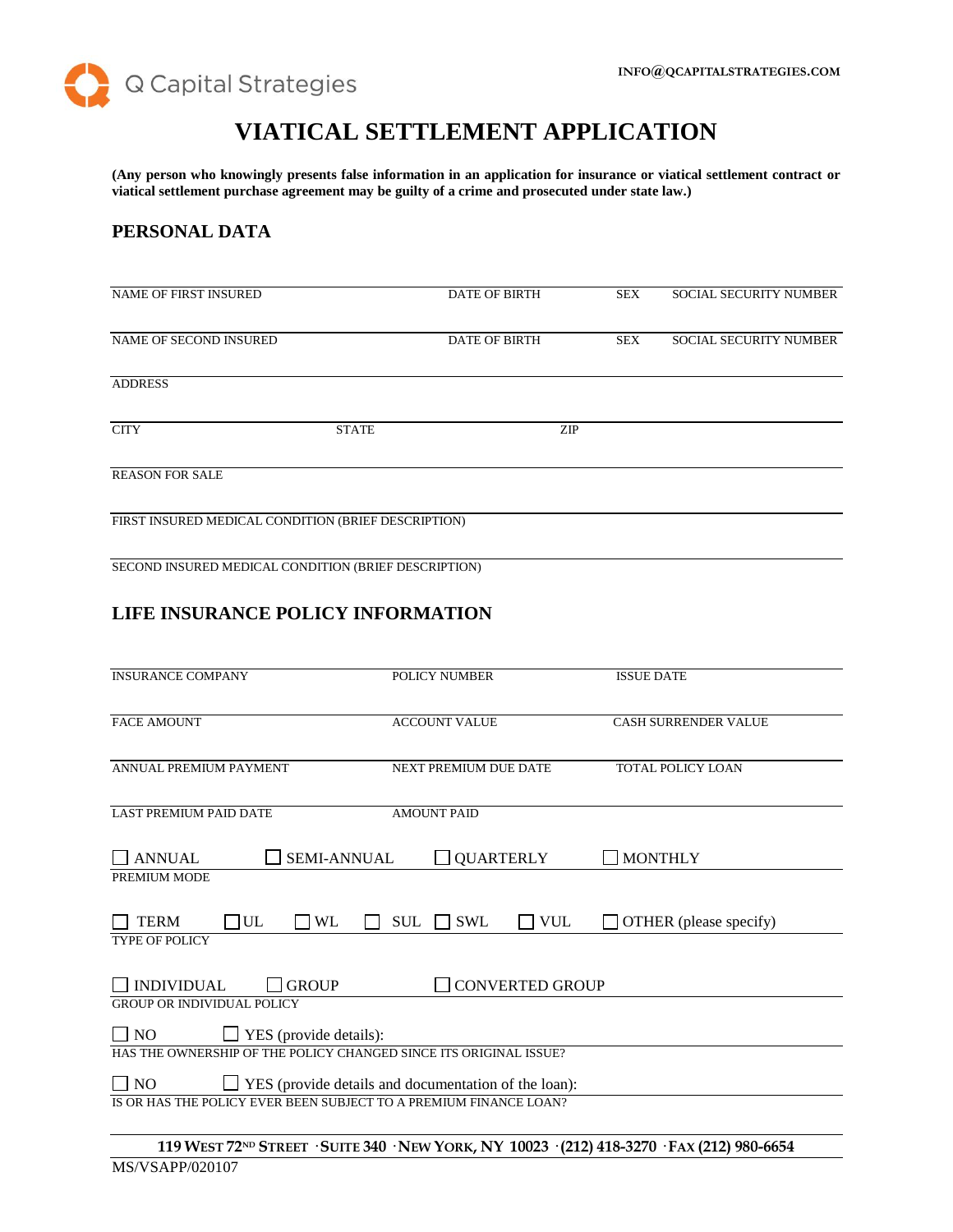| Q CAPITAL STRATEGIES, LLC |
|---------------------------|
|---------------------------|

### *POLICY OWNER(S)*

| NAME OF POLICY OWNER(S)                                                   | SOCIAL SECURITY OR TAX ID NUMBER    |            |  |
|---------------------------------------------------------------------------|-------------------------------------|------------|--|
| NAME OF PRESIDENT (IF CORPORATE OWNED)                                    | NAME OF CORPORATE SECRETARY         |            |  |
| NAME OF MANAGER (IF LLC OWNED)                                            |                                     |            |  |
| NAME OF TRUSTEE (S) (IF TRUST OWNED)                                      | <b>DATE OF TRUST</b>                |            |  |
| <b>ADDRESS</b>                                                            |                                     |            |  |
| <b>CITY</b>                                                               | <b>STATE</b>                        | <b>ZIP</b> |  |
| If individually owned, has Policy Owner ever been? (check all that apply) |                                     |            |  |
| $\Box$ Married<br>$\Box$ Divorced                                         | <b>Legally Separated</b><br>Widowed | Bankrupt   |  |

If more than one policy is being submitted, please attach an additional page including Policy Owner(s) and life insurance policy information as requested above.

# **MEDICAL INFORMATION**

### **FIRST INSURED**

| NAME OF PRIMARY PHYSICIAN    | TELEPHONE WITH AREA CODE |                          |
|------------------------------|--------------------------|--------------------------|
| <b>ADDRESS</b>               |                          |                          |
| <b>CITY</b>                  | <b>STATE</b>             | <b>ZIP</b>               |
| NAME OF SPECIALIST PHYSICIAN | <b>SPECIALTY</b>         | TELEPHONE WITH AREA CODE |
| <b>ADDRESS</b>               |                          |                          |
| <b>CITY</b>                  | <b>STATE</b>             | <b>ZIP</b>               |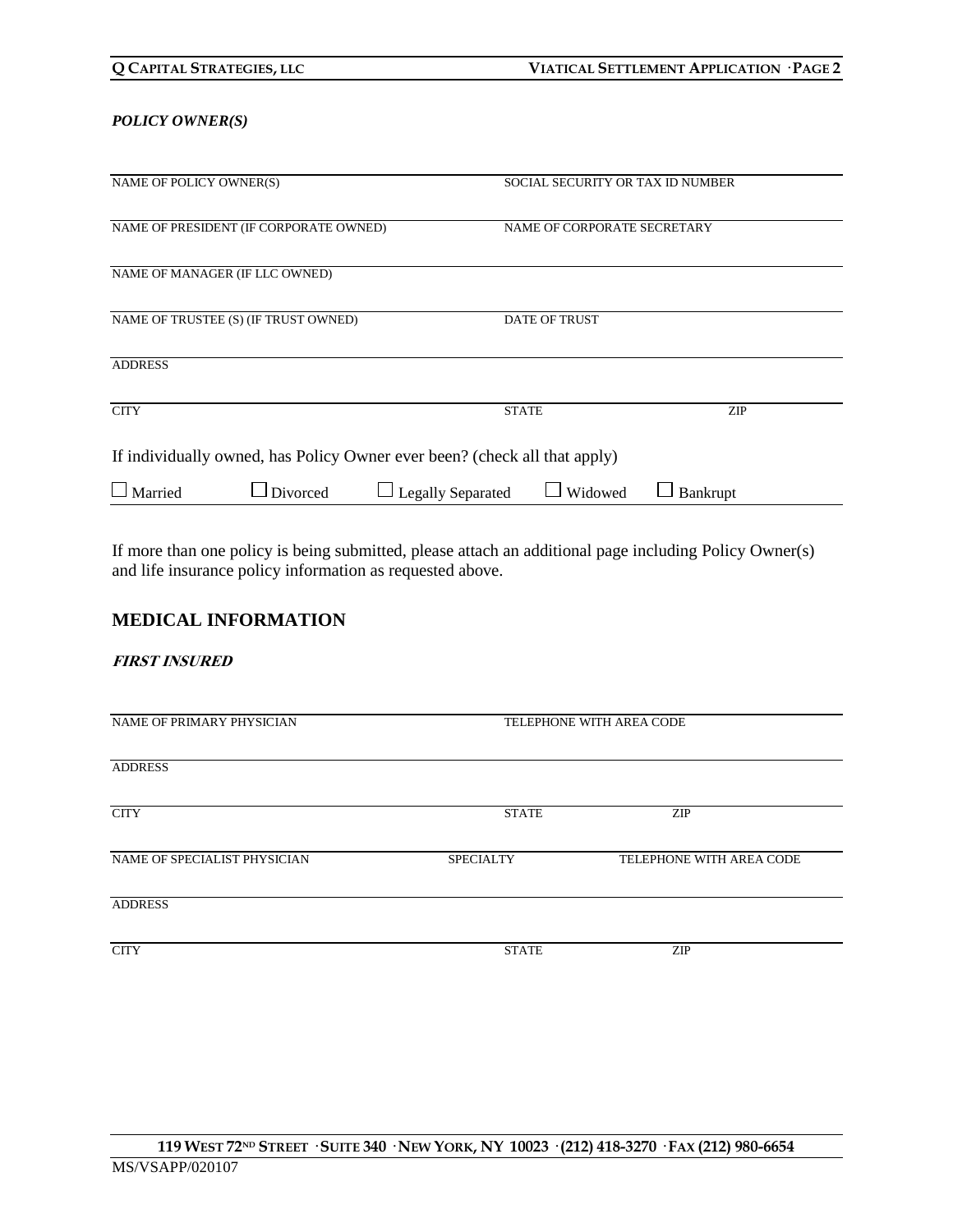#### **SECOND INSURED**

| NAME OF PRIMARY PHYSICIAN    |                  | TELEPHONE WITH AREA CODE |  |
|------------------------------|------------------|--------------------------|--|
|                              |                  |                          |  |
|                              |                  |                          |  |
| <b>ADDRESS</b>               |                  |                          |  |
|                              |                  |                          |  |
|                              |                  |                          |  |
| <b>CITY</b>                  | <b>STATE</b>     | <b>ZIP</b>               |  |
|                              |                  |                          |  |
|                              |                  |                          |  |
| NAME OF SPECIALIST PHYSICIAN | <b>SPECIALTY</b> | TELEPHONE WITH AREA CODE |  |
|                              |                  |                          |  |
|                              |                  |                          |  |
| <b>ADDRESS</b>               |                  |                          |  |
|                              |                  |                          |  |
|                              |                  |                          |  |
| <b>CITY</b>                  | <b>STATE</b>     | <b>ZIP</b>               |  |
|                              |                  |                          |  |

If there are any other physicians who have treated the Insured(s) in the last five years, please attach an additional page including full name of physician(s), specialty, address and telephone number with area code.

### *The following will be needed to obtain an offer:*

- Copy of the insurance policy and current statement of values
- In-force illustrations showing zero cash value at maturity:
	- If Universal Life policy, submit minimum premium payments
	- If Term policy, submit a current illustration and a conversion illustration to a permanent policy showing minimum premium payments
	- If Whole Life policy, submit a vanishing premium illustration

| <b>SIGNATURE OF FIRST INSURED</b>           | DATE        |
|---------------------------------------------|-------------|
|                                             |             |
|                                             |             |
| SIGNATURE OF SECOND INSURED (IF APPLICABLE) | <b>DATE</b> |
|                                             |             |
|                                             |             |
| SIGNATURE OF POLICY OWNER(S)                | <b>DATE</b> |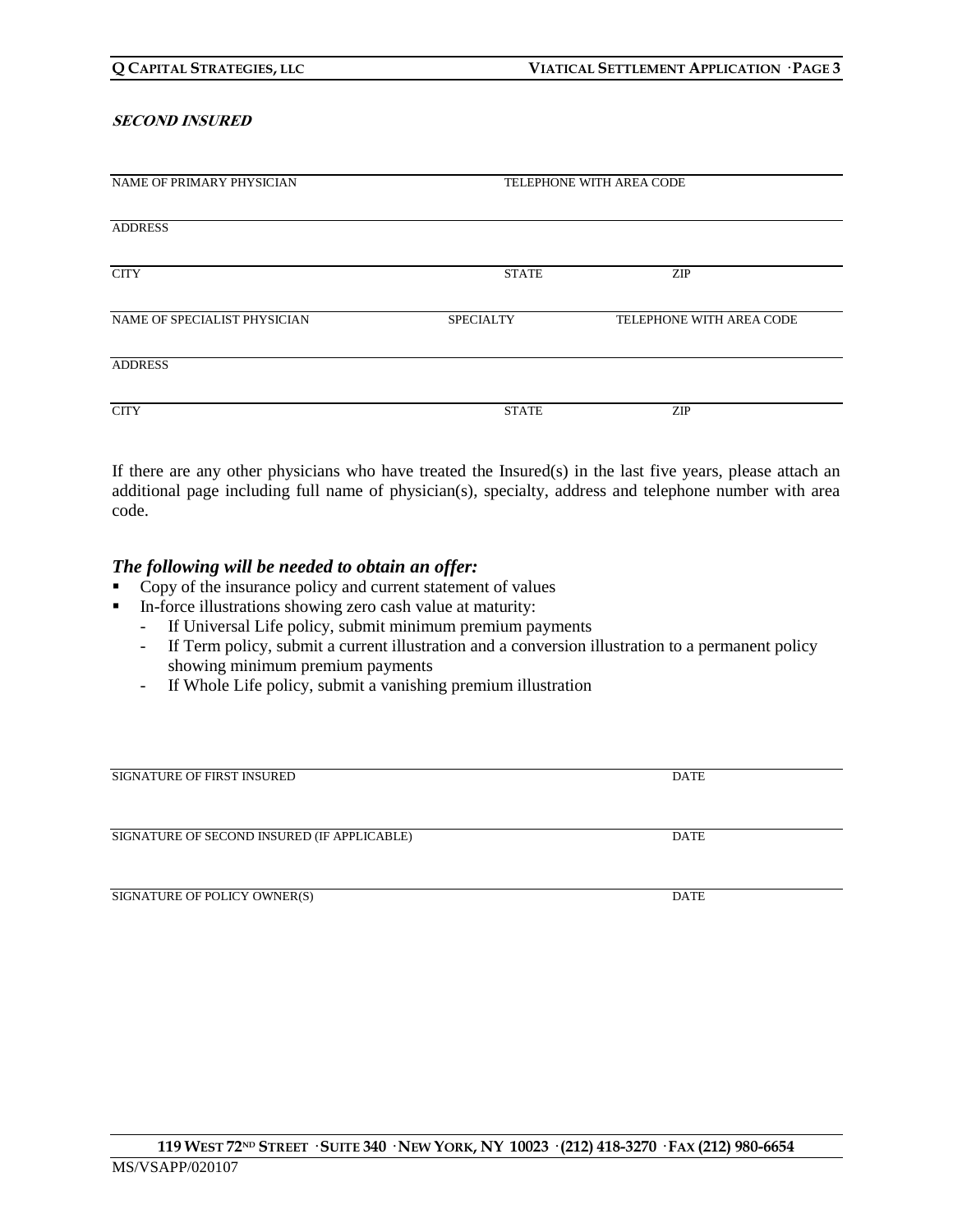# **AUTHORIZATION FOR RELEASE AND USE OF MEDICAL AND/OR INSURANCE INFORMATION (signed by the Insured(s) and Policy Owner(s))**

I/We hereby authorize any physician, medical practitioner, hospital, clinic or any other medical facility, insurance support organization, pharmacy, government agency, insurance company, group policyholder, employer, benefits plan administrator, or any other institution or person to provide to Q Capital Strategies, LLC and/or its authorized representatives or assignees or to any viatical settlement broker utilized by the Policy Owner(s) any and all information as to diagnosis, treatment and prognosis with respect to any physical or mental condition of the Insured(s) including psychiatric condition, or drug and alcohol abuse.

This Authorization allows for the disclosure, inspection and copying of any and all records, reports, and/or documents, including any underlying data, regarding the care and treatment of the Insured(s) and any other information in your possession concerning any treatment or hospitalization, including but not limited to, all testing materials completed by or administered to the Insured(s), along with any and all medical bills in your possession and control.

I/We understand that the information authorized for release may also include personal information and insurance policy information, including but not limited to, forms, riders and amendments concerning the life insurance policy(ies) on which I/We are the Policy Owner(s) or Insured(s).

This Authorization allows Q Capital Strategies, LLC and its authorized representatives and assignees to use the medical or insurance information, and to disclose such information to their funding sources, medical underwriters, insurers or contingency reinsurers. The Authorization set forth is granted to Q Capital Strategies, LLC, each subsequent owner of the Policy, and any party who is a potential purchaser of the Policy from any subsequent owner. The receipt, use and disclosure of the information obtained pursuant to this Authorization is for the purpose of pursuing and completing the sale or resale of life insurance policy(ies) on which I/We are the Policy Owner(s) or Insured(s), and permitting Q Capital Strategies, LLC or any subsequent Policy Owner(s) to obtain any amounts payable to the owner or beneficiary of the Policy(ies). I/We hereby expressly authorize such receipt, use and disclosure.

I/We agree that a photographic copy or facsimile of this Authorization shall be valid as the original. I/We agree that this Authorization shall remain valid for twenty-four (24) months, absent any provision of any applicable state statute or regulation to the contrary, in which event it shall remain valid for the maximum period permitted thereunder. I/We understand that all medical information will be kept strictly confidential and will not be released to the Medical Information Bureau.

| <b>NAME OF FIRST INSURED</b> | <b>SIGNATURE</b> | <b>DATE</b> |
|------------------------------|------------------|-------------|
| NAME OF SECOND INSURED       | <b>SIGNATURE</b> | <b>DATE</b> |
| NAME OF POLICY OWNER(S)      | <b>SIGNATURE</b> | <b>DATE</b> |
| <b>NAME OF WITNESS</b>       | <b>SIGNATURE</b> | <b>DATE</b> |
| <b>NAME OF WITNESS</b>       | <b>SIGNATURE</b> | <b>DATE</b> |

**PHOTOCOPIES AND/OR FACSIMILES OF THIS DOCUMENT SHALL BE AS VALID AS THE ORIGINAL**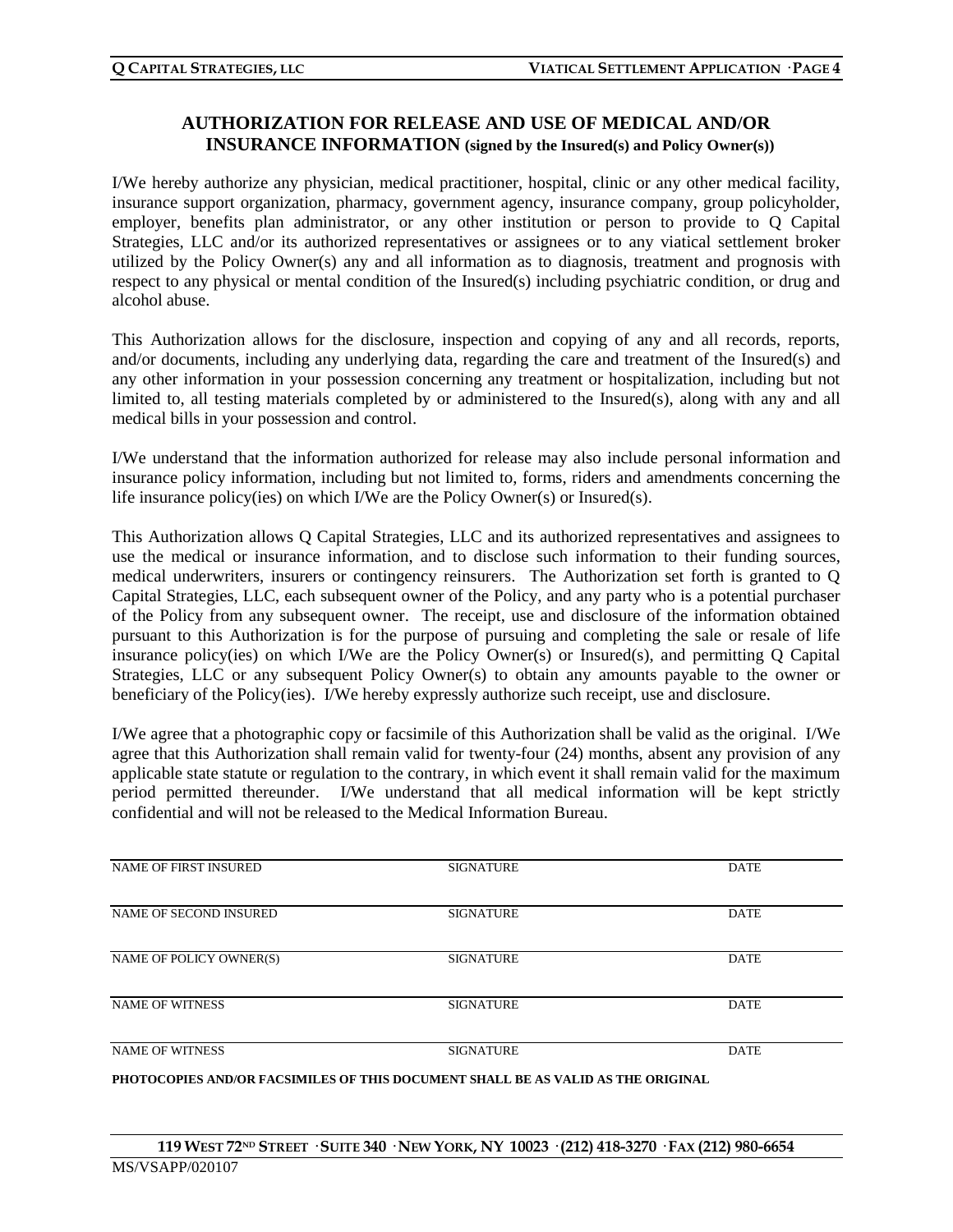### **AUTHORIZATION FOR RELEASE OF INSURANCE POLICY INFORMATION** (signed by the Policy Owner(s))

I/We hereby authorize the insurance company to release directly to Q Capital Strategies, LLC and/or its authorized representatives or assignees any and all information and forms in connection with the policy(ies) listed below (including, but not limited to, verification of coverage, any illustrations or any conversions, thereat). As per my/our specific instructions as the Policy Owner(s), please fax the requested information to Q Capital Strategies, LLC directly and forward a copy to the undersigned Policy Owner(s).

I/We agree that a photographic copy or facsimile of this Authorization shall be valid as the original.

I/We agree that this Authorization shall remain valid for three years, absent any provision of any applicable state statute or regulation to the contrary, in which event it shall remain valid for the maximum period permitted thereunder.

| NAME OF POLICY OWNER(S) | <b>SIGNATURE</b>                 | <b>DATE</b> |
|-------------------------|----------------------------------|-------------|
| <b>ADDRESS</b>          | SOCIAL SECURITY OR TAX ID NUMBER |             |
| <b>CITY</b>             | <b>STATE</b>                     | <b>ZIP</b>  |
| <b>POLICY NUMBER 1</b>  | <b>INSURANCE COMPANY</b>         |             |
| POLICY NUMBER 2         | <b>INSURANCE COMPANY</b>         |             |
| <b>POLICY NUMBER 3</b>  | <b>INSURANCE COMPANY</b>         |             |
| <b>NAME OF WITNESS</b>  | <b>SIGNATURE</b>                 | <b>DATE</b> |
| <b>NAME OF WITNESS</b>  | <b>SIGNATURE</b>                 | <b>DATE</b> |

**PHOTOCOPIES AND/OR FACSIMILES OF THIS DOCUMENT SHALL BE AS VALID AS THE ORIGINAL**